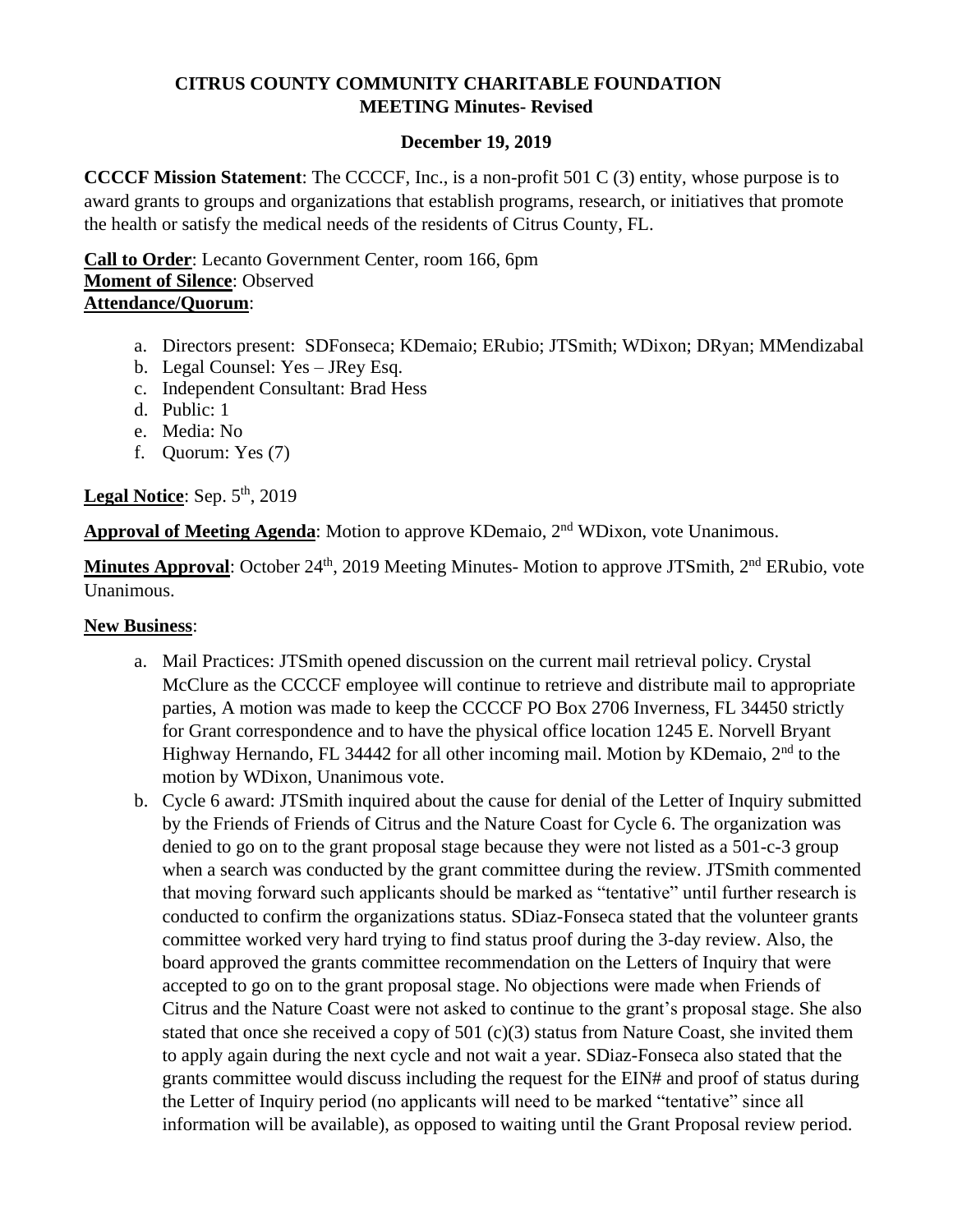c. Cycle 6 awards: SDiaz-Fonseca stated that the opportunity to post the Cycle 6 awardees photos and information on the website was missed. Also, press releases on the same awardees were not submitted to the newspaper. The question was posed to the Communications Committee as to why this was not done since all the information was provided to this committee before the Executive Director was hired. JTSmith stated that it was correct. JTSmith then made a motion to dissolve the Communications Committee with discussion of relinquishing the responsibilities of this committee to the new Executive Director. 2nd by WDixon, vote was Unanimous.

**Treasurer's Report**: KDemaio Reported (see attached Treasurers report for Period ending November 2019)

- a. Invoices: AndCo. \$6250.00; Brighthouse (Nov. \$128.99/ Dec. \$29.99/ Jan. \$29.99); Citrus Publishing \$13.30, \$13.30, \$13.90; Florida Wellcare Alliance (Nov. \$350/ Dec. \$350/ Jan. \$350); Nature Coast Web \$100; Hogan Law Firm \$2497.50; Wells Business Solutions \$1075.00; William Dixon \$339, \$69.99; Sophia Diaz-Fonseca \$1110.98, \$22.00; Crystal McClure \$120.15; KDemaio motion to ratify the mileage reimbursement rate for CCCCF employee to follow County rate.  $2<sup>nd</sup>$  WDixon. ERubio amended the motion to follow the Florida State rate. 2<sup>nd</sup> by WDixon, vote Unanimous. Motion to approve payment for invoices by WDixon, 2<sup>nd</sup> JTSmith, vote Unanimous.
- b. Banking Services- KDemaio initiated discussion on an outstanding check from Regency account for Citrus Publishing that is several months in standing. Tabitha Wells reported that she will investigate the status of this check and invoice with Citrus Publishing. Attorney JRey suggested closing the Regency account. ERubio made a motion to close the Regency account. 2<sup>nd</sup> by WDixon. ERubio amended the motion to close the Regency account pending clarification of the outstanding check to Citrus Publishing.  $2<sup>nd</sup>$  by WDixon, vote Unanimous.
- c. KDemaio reported Tax Form 8879 has been completed and ready for signature then Tabitha Wells will E-File. Once completed it will be available on ShareFile. Motion to approve by WDixon. 2<sup>nd</sup> by JTSmith, vote Unanimous.
- d. KDemaio reported on a check received from Fidelity Charitable for \$250. Table this until the January 23, 2020 meeting under Old Business

## **Old Business**

- a. Attorney JRey reviewed the Memorandum of Understanding for the Florida Department of Health-Citrus County with the updated reimbursement arrangement for \$37,385.00. Motion approve by WDixon and 2<sup>nd</sup> by KDemaio, vote Unanimous.
- b. SDiaz-Fonseca inquired on the attendance policy and moving forward with a representative to serve in lieu of Pat Fitzpatrick for the City of Crystal River if he is unable to serve in full capacity. Attorney JRey emphasized that the By-laws specify "position-specific" guidelines for replacements. SDiaz-Fonseca requested clarification and to table this matter for Old-Business on the January Agenda. ERubio remarked that he would like to have an upcoming discussion on opening the Board of Directors to members of the public.

# **Ad Hoc Committee Reports**:

**a.** Communications Committee: No report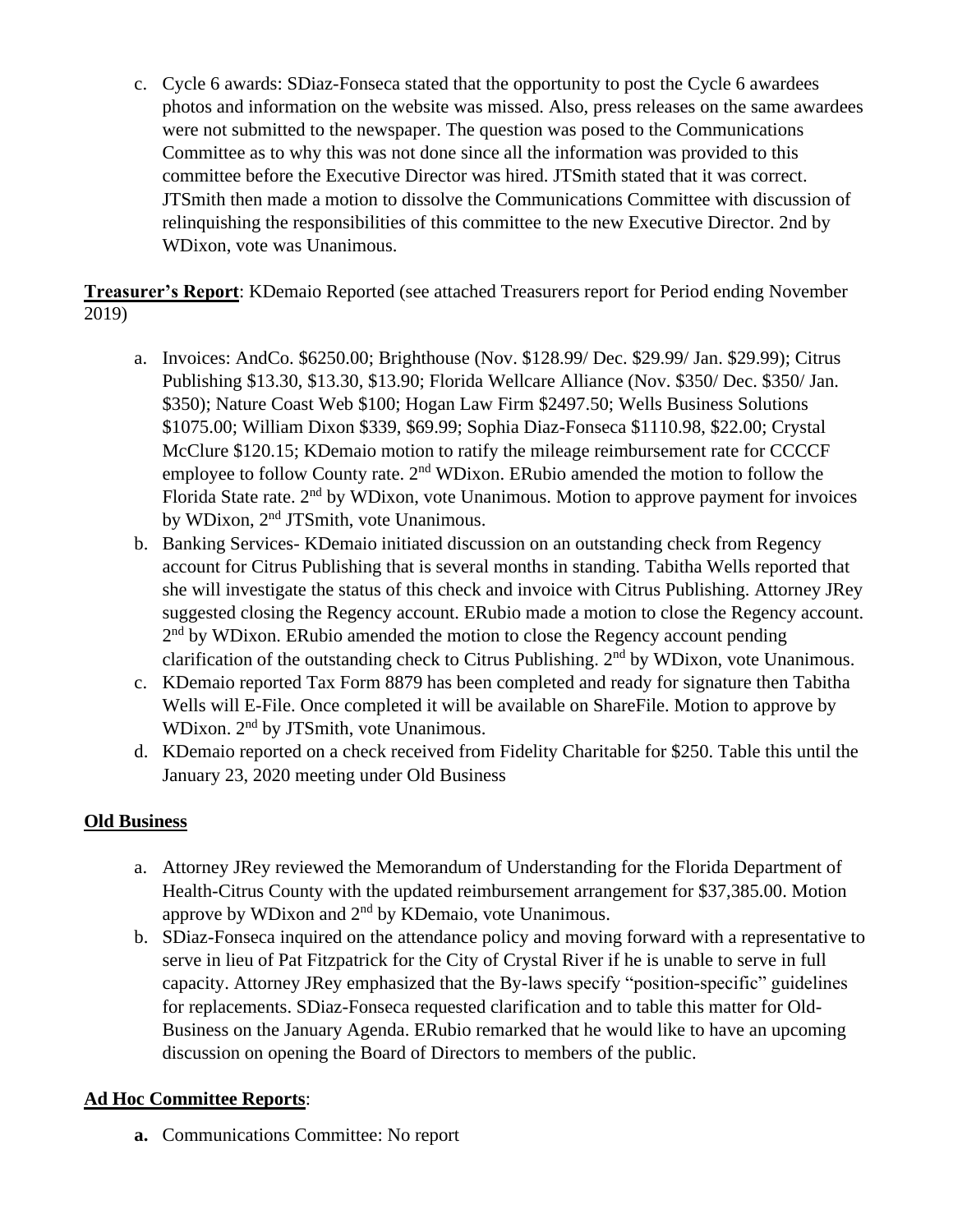### **Standing Committee Reports**:

- a. Investment Committee:
	- a. AndCo. presentation by Brad Hess
	- b. WDixon reported of incoming proposals from custodians to replace Salem Trust. Discussion opened regarding the inability for the Investment Committee to achieve a quorum under the current policy with not enough volunteers on the committee. Current members include Sally Long, Ernesto Rubio, and William Dixon. Attorney JRey reported that a vote occurred at the October 24 Board Meeting which removed 1 limitation, confirming the quorum at 4 for the committee. SDiaz-Fonseca said she appoints KDemaio to the Investment Committee if needed for the January 16<sup>TH</sup> meeting. JRey suggested changing the policy to read "a simple majority of committee members present will be a quorum." ERubio motioned to approve this change.  $2<sup>nd</sup>$  by WDixon. Unanimous vote. WDixon continued Investment Committee discussion stating that as we move forward with a new Custodian, the portfolio allocation will incorporate more risk.
- b. Grants Committee:
	- a. Cycle 6: SDiaz-Fonseca reported that the committee reviewed the Cycle 6 Grantee reports and recommended they be sent to the Board of Directors for approval of the 25% disbursements. Motion to approve by SDFonseca,  $2<sup>nd</sup>$  by ERubio, vote Unanimous.
	- b. Cycle 7: SDiaz-Fonseca reported on the grant applicants scores from the committee meeting, HPH Hospice and Homosassa Lions Club. HPH Hospice was recommended for approval to the Board of Directors with the amended/suggested grant amount of \$131,400.00. A motion to approve made by SDiaz-Fonseca. 2<sup>nd</sup> by WDixon. Unanimous vote.
	- c. SDiaz-Fonseca presented a Certificate of Appreciation submitted by the Citrus County Florida Department of Health on behalf of the Foundation for supporting the Hepatitis A program. This certificate along with the previous Certificate of Appreciation from the Habitat for Humanity will be on display in the office and on the website.
- c. Personnel Committee:
	- a. Executive Director CMcClure expressed the need for a software program to condense the Board of Directors Meeting Agenda packets. Attorney JRey suggested the free software Foxit. CMcClure will utilize this going forward.
	- b. ADP staffing submitted a W/C quote. Tabitha Wells commented on if the quote was for an unaudited premium. CMcClure will email the quotes to KDemaio and Tabitha Wells to review that it is stand alone. Motion to approve if the quote meets these terms and is under \$500 by WDixon. 2<sup>nd</sup> by KDemaio, vote Unanimous.

d. Audit Committee: KDemaio reported the upcoming meeting will be on January  $9<sup>th</sup>$  at 5 pm however a meeting location needs to be established. Tabitha Wells came forward as a vendor/guest and offered her place of business at Wells Business Solutions for the meeting. There was some discussion as to space needed and admittance of the public. KDemaio asked